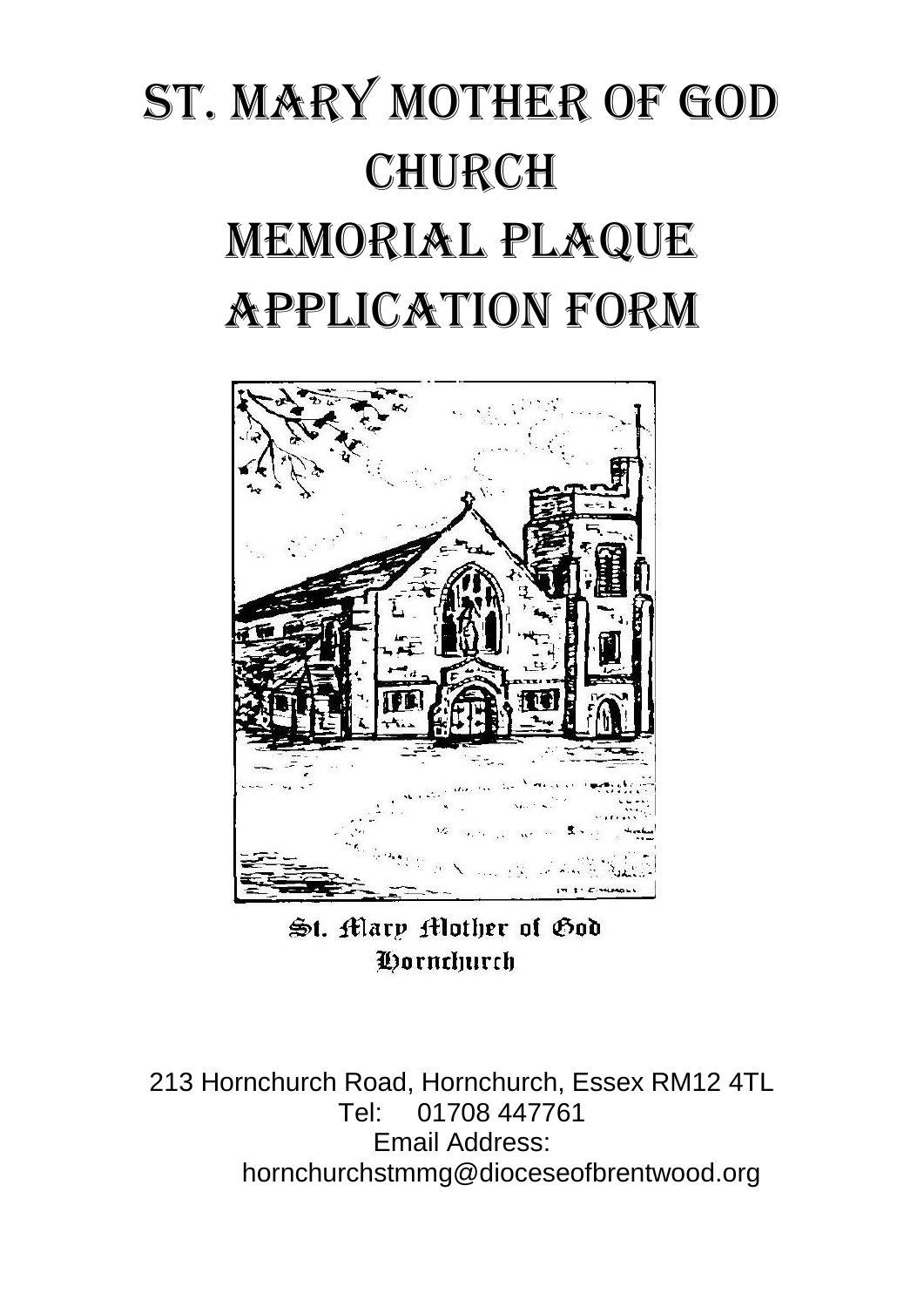Each plaque will measure 5"x2" and will be made of steel. Memorial Plaques will be attached to the upright part of the hymn book shelves in front of the church pews. They can have up to four lines of words. Each line can hold 29 characters, but the size of the words will depend on the numbers of characters in that line. The wording must be appropriate for the inside of a Church. All wording is subject to approval.

Once you have submitted your proposed wording, this will be sent to the company carrying out the work and a proof will be returned to you to check that all is correct and agreeable to you. Once you have approved the proof and it has been sent back to the manufacturers, no further changes can be made and you will be responsible for any mistakes not noticed on the proof. If a proof is changed, this process will be repeated until it is perfect.

Suggested wording:

- *Please pray for Vera Roberts 1945-2001 Now resting in God's Hands*
- *In loving memory of Charles Orford 1932-2008 a loving husband and father*
- *A wonderful mother, Jean manning born 1978, died 2014. Always in our thoughts.*
- *Neil Thomas Jordan 1999-2000. Sleep in God's Arms Forever, Love Mummy & Daddy*

Please complete the boxes on the opposite page in exactly the way you would like them to appear on the plaque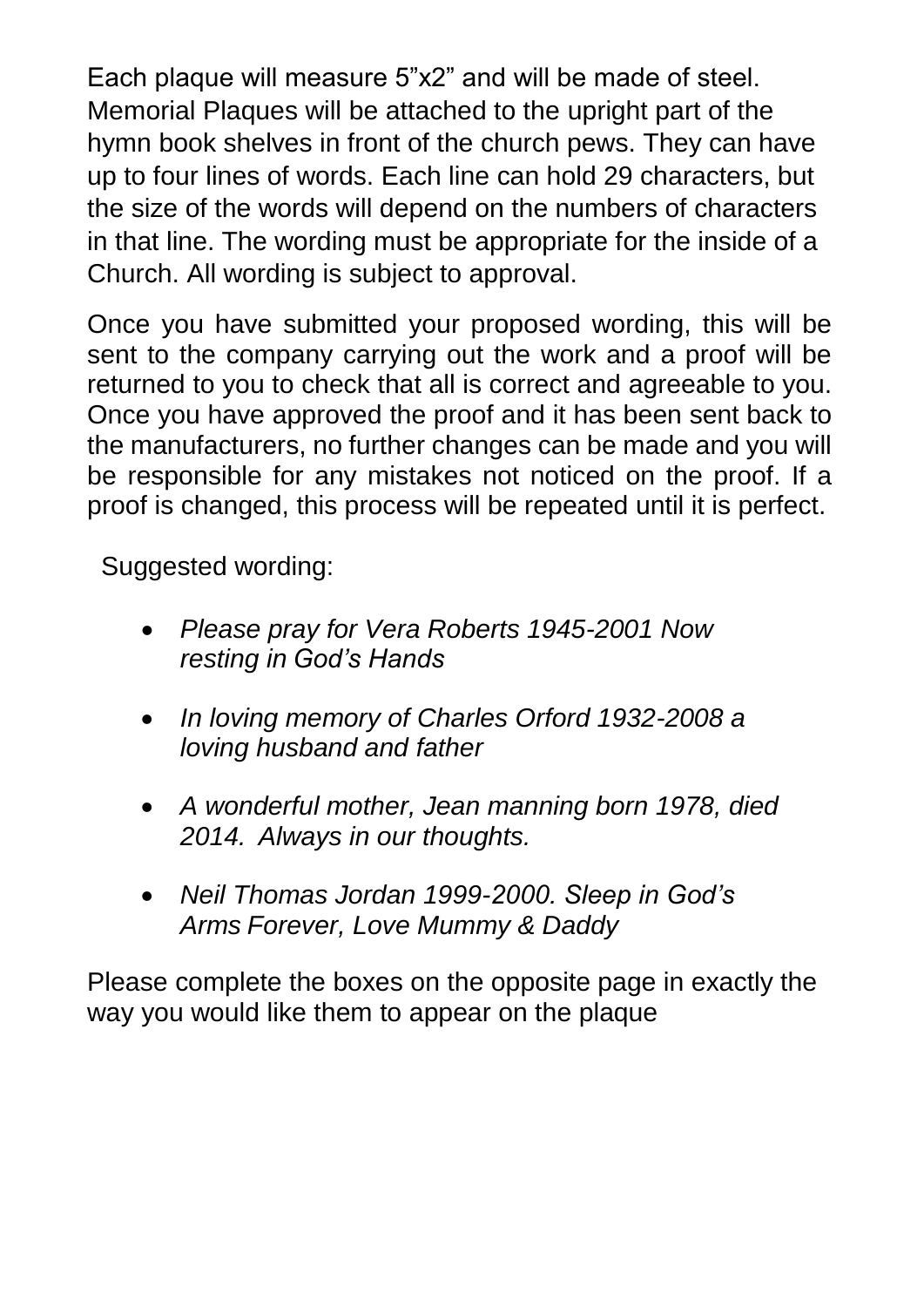

Once you have completed the boxes, submit to St. Mary's by placing all paperwork into an envelope clearly marked Memorial Plaques and give in or post to the Parish Office.

Make sure you have included the form, a cheque made payable to St Mary's Church and your name and full contact details.

*I agree to all conditions as listed on this application form. I understand that the plaque will be attached to the pews from the front to rear of the Church and that there is no guarantee as to where exactly it is located. I enclose a cheque for the sum of £200.*

Signed ..................................................................................